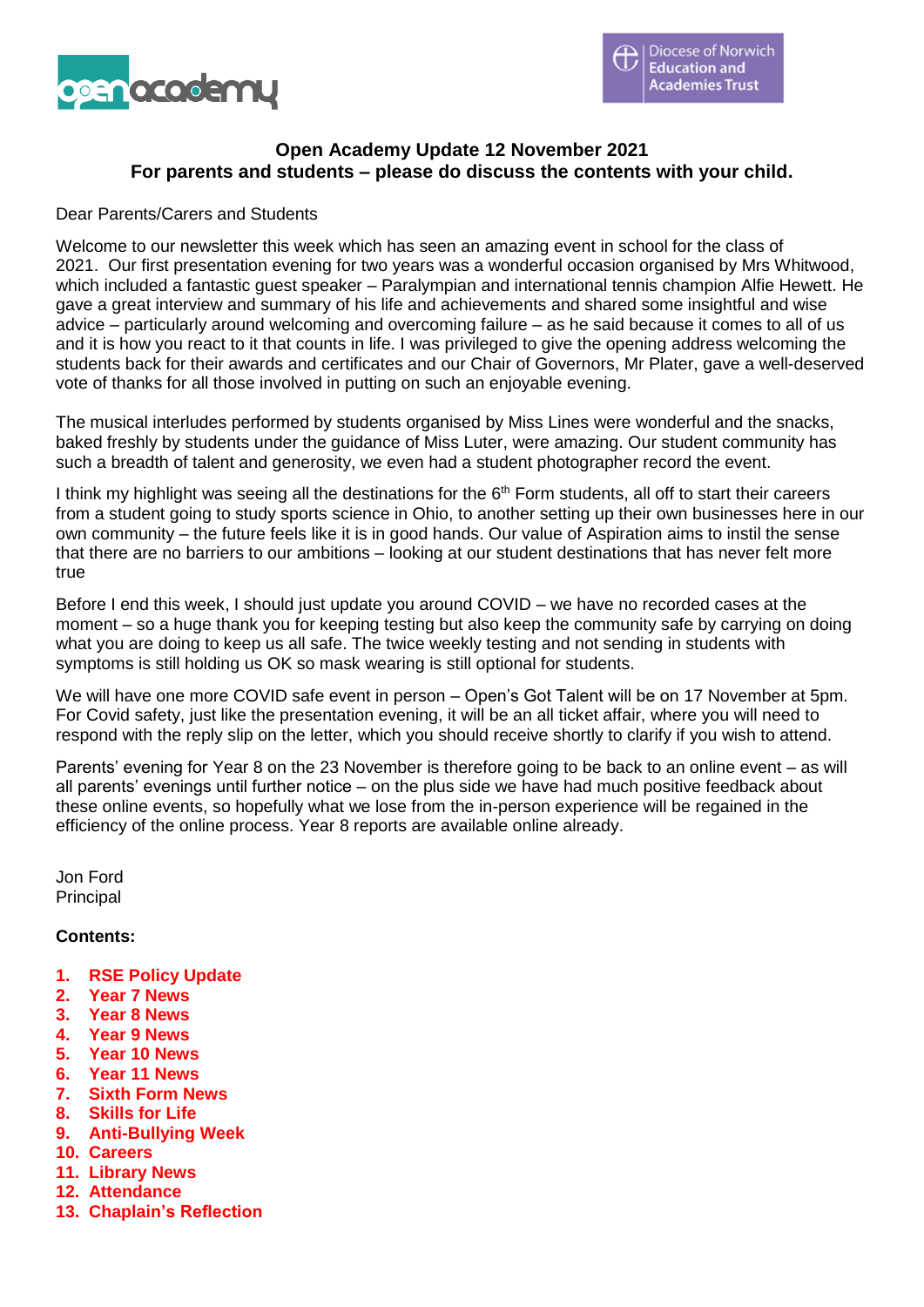

### **1. RSE Policy Update**

As part of your child's educational experience at Open Academy, we aim to promote personal wellbeing and development through a comprehensive taught programme of Personal, Social, Health and Economic education (PSHE). We teach this through discrete lessons in Skills for Life as well as in other subjects where the opportunity arises.

As you may be aware the Department for Education has announced changes to relationships and sex education. These changes came into effect in September 2020. We revised our programme in the light of these changes. Since then there have been modifications which are reflected in our latest courses. The statutory guidance can be found here:

[https://www.gov.uk/government/publications/relationships-education-relationships-and-sex-education-rse](https://www.gov.uk/government/publications/relationships-education-relationships-and-sex-education-rse-and-health-education)[and-health-education](https://www.gov.uk/government/publications/relationships-education-relationships-and-sex-education-rse-and-health-education)

The new guidance focuses on healthy relationships and keeping children safe in the modern world. Your views are very important to us. There will be an information evening in the summer term. If you have comments or concerns regarding the policy attached please do not hesitate to contact Mrs Wicks, Skills for Life lead teacher at [louise.wicks@open-academy.org.uk.](mailto:louise.wicks@open-academy.org.uk)

Mr Ward Vice Principal

#### **2. Year 7 News**

This week our assembly was about community and what we can do to make our community (school, local area, clubs we go to) a better place to be. Mr Pimlott also spoke about bringing in donations for the Christmas hampers that we distribute to the community. Please have a look at the list, and donate if you are able.

We have now started Hub sessions after school. These sessions are designed to support children in completing quality homework. If your child is struggling with homework, please let us know. We will be monitoring who is completing work on a half termly basis and students not completing all homework will be required to attend these sessions. Students can also attend homework club on Wednesday, Thursday and Friday in the library.

Our student leaders have been performing their duties very diligently and a special shout out to Mya Pollard-Gray for stepping in and helping to do extra duties when others have been absent.

This week our top achievers are:

Catherin Barker, Kate Skedge, Hannah Stagg, Mavrick Gille, Martina Veskyte, Isla Armes, well done!

Mrs Pearsall – Head of Year 7 Mrs Middleton – Assistant Head of Year 7

#### **3. Year 8 News**

We had a really positive start to the half-term last week, and it has been brilliant to see us maintain our outstanding effort, engagement and behaviour this week.

The vast majority of students have been following school policy regarding clothing in colder weather. However, we would again like to remind students/parents/carers that hoodies are not part of the school uniform and students will be asked to remove them in school. We are having to ventilate the classrooms so it is slightly cooler in school. We want to concentrate on the students learning and a positive behaviour culture, so can we suggest that students wear an extra layer under their school shirt if they feel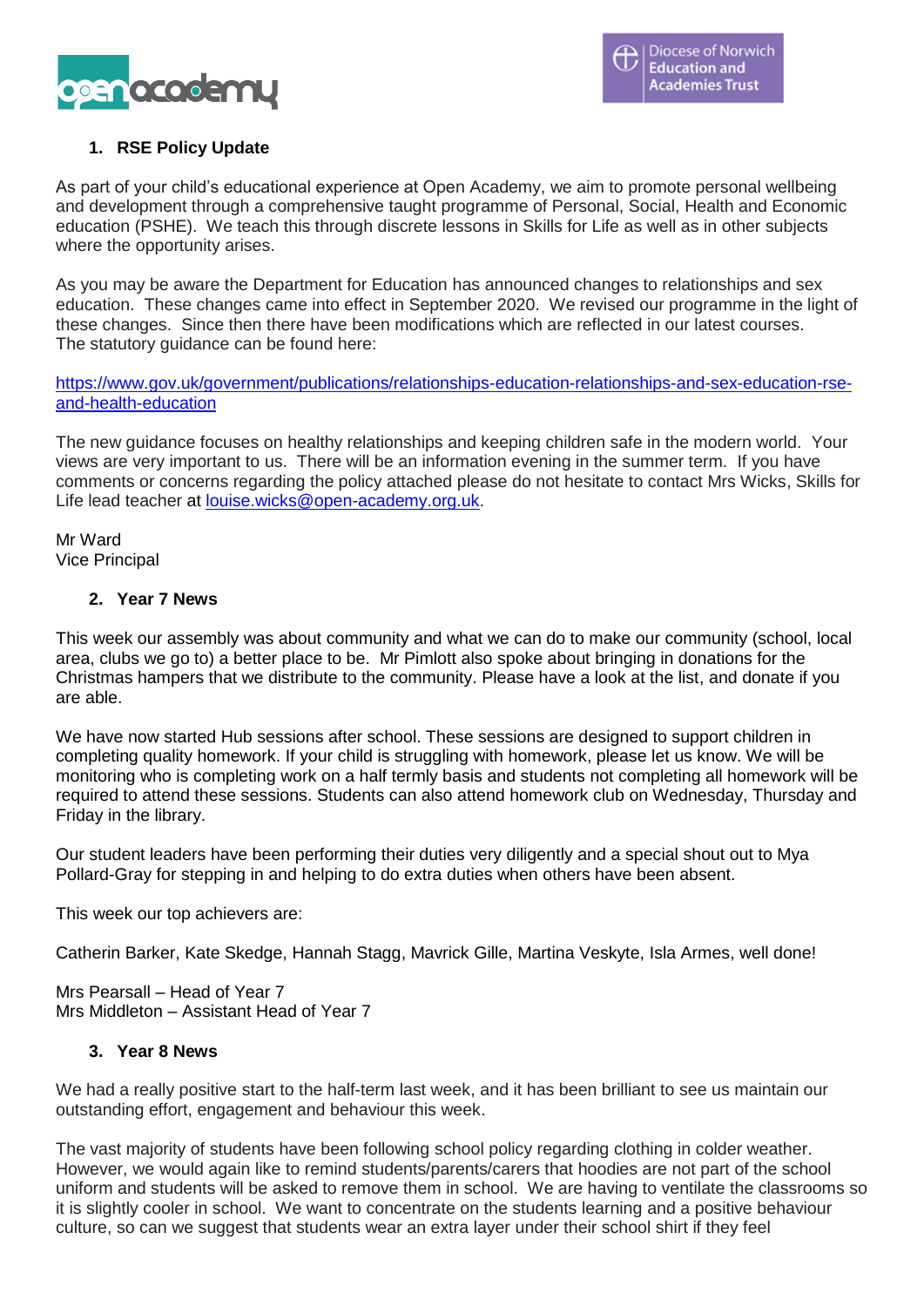

cold. School jumpers are available to purchase from the school office, at £14 and £17 each (sleeveless are £11 and £13). Students can wear these throughout the day under their blazers. Please contact the year team if you have any problems with this.

Year 8 students are continuing to gain achievement points for following the correct LEARNT behaviour in lessons. In total our year group has just over 11,000 achievement points now. This is the highest number out of any of the year groups, and makes us incredibly proud as a year team, so keep up the good work.

Enjoy your weekend, and we look forward to another productive and successful week of learning next week.

Parents' evening is on 23 November. Please click on the link in the invitation sent to parents yesterday, to book your appointments.

Ms Whitwood and Mr Crawford - Heads of Year 8 Mrs Lamb - Assistant Head of Year 8

#### **4. Year 9 News**

Two weeks down, 5 to go and only 43 days till the 25 December. This time of year always seems to speed along. Yesterday the entire school went silent for 2 minutes at 11am to remember those who have fallen in the past in defence of this country. It was humbling to witness and experience this act of remembrance at Open Academy.

We have a Head Girl & Boy and a new Deputy Head Boy & Girl. These are:

Head Girl: Ella Ramm Head Boy: Adam Lowe Dep Head Boy: Bailey Salter Dep Head Girl: Mayling Thomas

We look forward to working together to drive Year 9 forward this academic year.

There is still a great growing flurry of achievement points this half term which shows the fantastic ability, behaviour and zeal of our students. The current tally for this week is:

AED – 100 (an increase of 18 from the previous week) LGA - 106 RPH - 73 NST - 89

Weekly late detentions are unfortunately getting worse this week with more students missing out on their learning by arriving to their lessons late. We give students 4 minutes to get to their lessons. If they arrive after that then the time they have missed is recorded and at the end of each week added up. Unfortunately, as a year group, Year 9 have gathered 1560 minutes late to lessons in this week alone. This is 26 hours of education lost. If you know that your son/daughter has a detention today, due to being late to lessons please can you have a conversation with them about the importance of getting to lessons on time.

It is starting to feel cold in the Academy due to the necessity to ventilate classrooms. We want to concentrate on students learning and enjoying school and do not want to remind them to wear the correct uniform. Please encourage students to wear an extra layer under their school shirts. Hoodies are not allowed in school. Please wear a school jumper and a coat. You can purchase school jumpers from school from Mrs Rose in the school office at a cost of £14 and £17 each (sleeveless are £11 and £13). which they can wear throughout the day under their blazers – please contact us if there are any problems with this.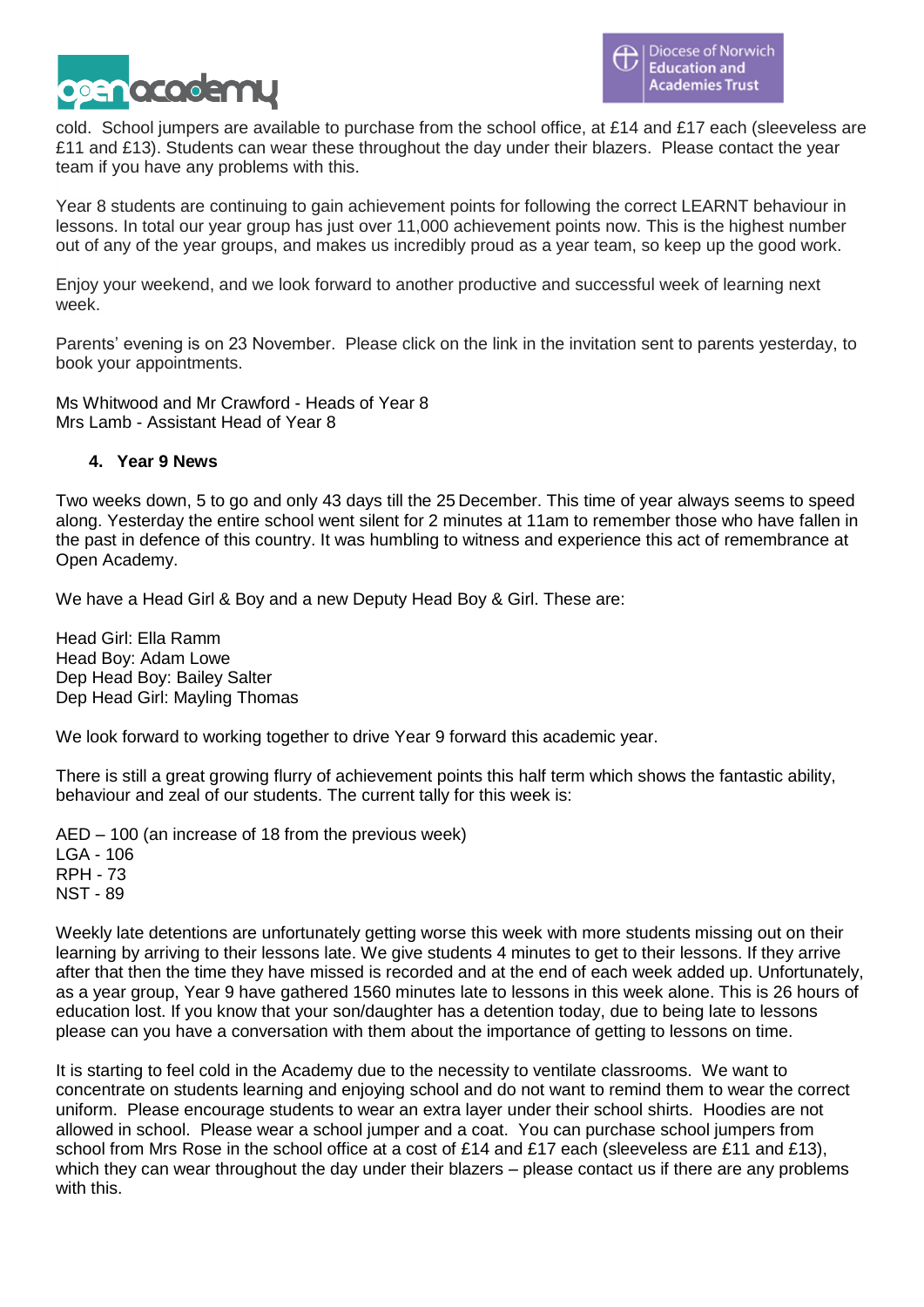

Thank you for your support at home and I hope we can continue to make progress as a year group as we head towards the winter break.

Mr Pickup – Head of Year 9 Mrs Smith – Assistant Head of Year 9

#### **5. Year 10 News**

A busy week as usual and lots going on, but all positive.

Our top achieving students this week are:

Erin O'Neill, Sade Woollard, Lauren Aldous, Tommy Bluett, Isabel Bush, Mia Crowe, Lisa Kracewicz, Dylan Scott, Sade Woollard, Kimora Alexander, Georgina Barnes, Isla Gardner, Mason Perriton and Rose Wheatley. Well done to you all.

The football team played on Monday night and won 1- 0 against Dereham in the cup. Well done to all the team - it was a great group performance.

The geography classes went on a very enjoyable seaside trip to Weybourne, Sheringham, Happisburg and Sea Palling and carried out practical geography fieldwork. We held the 2 minutes remembrance silence at 11 am in the most reflective place.



Have a great weekend.

Mr Lambert – Head of Year 10 Mrs Roe – Assistant Head of Year 10

#### **6. Year 11 News**

No update.

Mrs Clayton – Head of Year 11 Mrs Roberts – Assistant Head of Year 11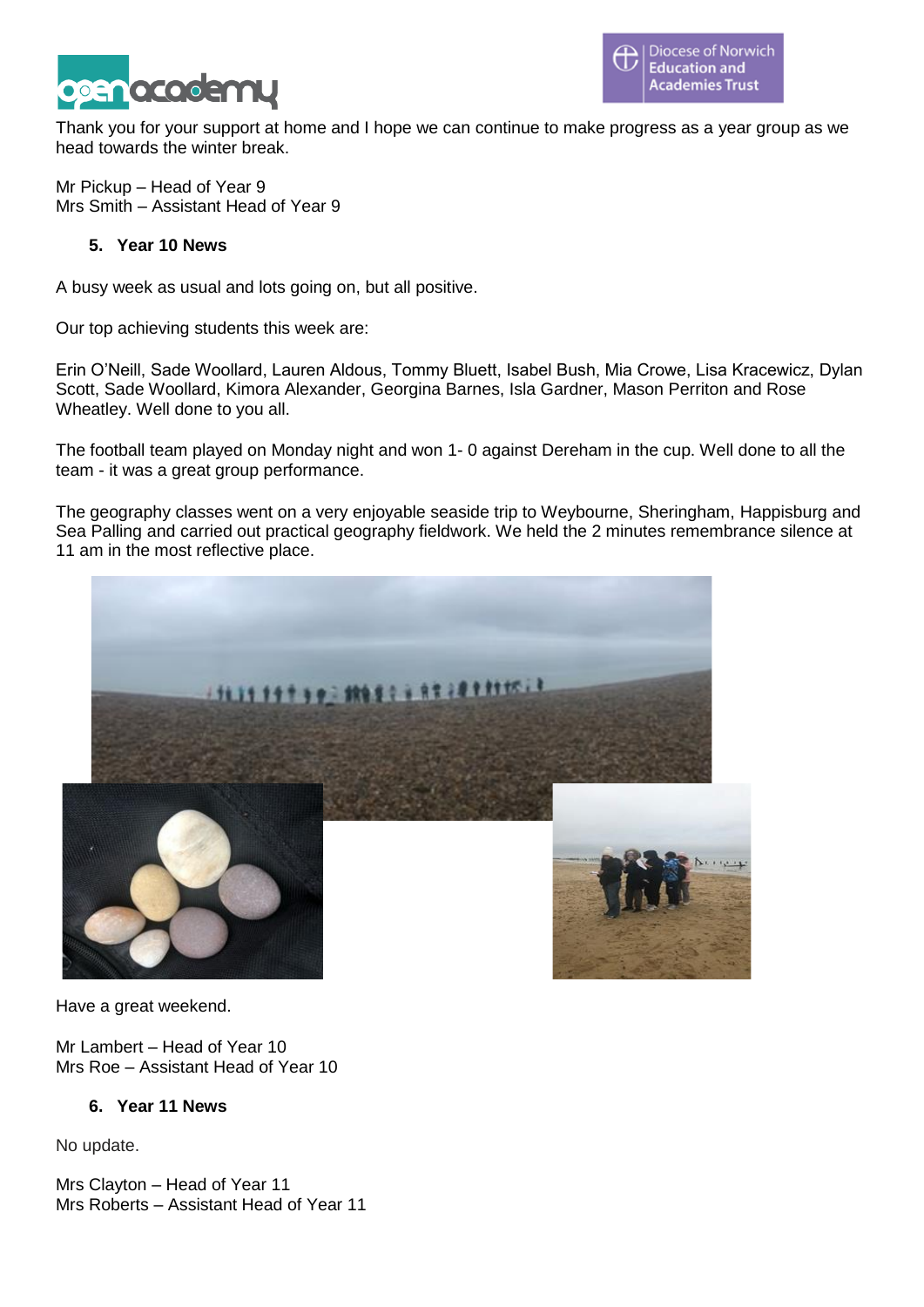

#### **7. Sixth Form News**

Another busy, but wonderful week at OA6!

#### **UCAS**

I have so far only had emails from a couple of students asking me to check their personal statement drafts. PLEASE get these to me ASAP. Friday, 3 December deadline is fast approaching. Please don't forget that Alex is also based in my office every Tuesday and Friday and appointments can be made with him by speaking to Ms Davies.

#### **UEA Open Day**

Even if students are not specifically looking at UEA, it would be a great idea to book a visit to our local University. Open day is coming up on Saturday, 20 November. Book a place by registering here:

[https://www.uea.ac.uk/visit/2021-open-days/open-day-registration-saturday-20-november-](https://www.uea.ac.uk/visit/2021-open-days/open-day-registration-saturday-20-november-2021?utm_source=google&utm_medium=cpc&utm_campaign=UG2022RE_open_days&gclid=EAIaIQobChMIwcrw9_mP9AIVOIBQBh21IA6QEAAYASAAEgLn3PD_BwE)[2021?utm\\_source=google&utm\\_medium=cpc&utm\\_campaign=UG2022RE\\_open\\_days&gclid=EAIaIQobCh](https://www.uea.ac.uk/visit/2021-open-days/open-day-registration-saturday-20-november-2021?utm_source=google&utm_medium=cpc&utm_campaign=UG2022RE_open_days&gclid=EAIaIQobChMIwcrw9_mP9AIVOIBQBh21IA6QEAAYASAAEgLn3PD_BwE) [MIwcrw9\\_mP9AIVOIBQBh21IA6QEAAYASAAEgLn3PD\\_BwE](https://www.uea.ac.uk/visit/2021-open-days/open-day-registration-saturday-20-november-2021?utm_source=google&utm_medium=cpc&utm_campaign=UG2022RE_open_days&gclid=EAIaIQobChMIwcrw9_mP9AIVOIBQBh21IA6QEAAYASAAEgLn3PD_BwE)

#### **Private Study**

Students in Year 12 will soon be receiving a letter with regards to working from home if they have blocks of private study time on their timetables. Please note that not all students will have authorisation to do this, as we will base it on those that have made the most effort and improved their attainment and attendance since starting in September. This will be reviewed every half term, so if a students does not get the authorisation this time, they may be considered next half term if they can improve the above attributes. Any students that leave site when not authorised to do so will have unauthorised codes and parents will be called.

#### **Missing lessons**

Unfortunately, a few students have recently not been turning up for all of their lessons. Often the reason is that they have lost track of time/haven't looked at their timetable properly. We are now almost an entire term into the new academic year and there should be no mistakes such as these happening. Students should ensure they are fully aware of what lessons they have every day. Any missed lessons from now on will result in an after-school detention.

#### **NCS**

Huge well done to those students who completed the NCS workshops. I managed to come in to a few of the sessions, and I must say they were eye opening in the best way! The NCS team put together an excellent programme of really relevant and thought-provoking sessions and talks from outside speakers. They, and I, were very impressed with how involved so many students were. Well done guys!

#### **Awards Evening**

Finally, I just want to say a huge well done to all of our current and ex Sixth Formers who attended awards evening and collected some outstanding awards. Honestly, as a teacher and Head of Sixth Form, I felt immensely proud of each and every single student. It's these moments that make this the best job in the world.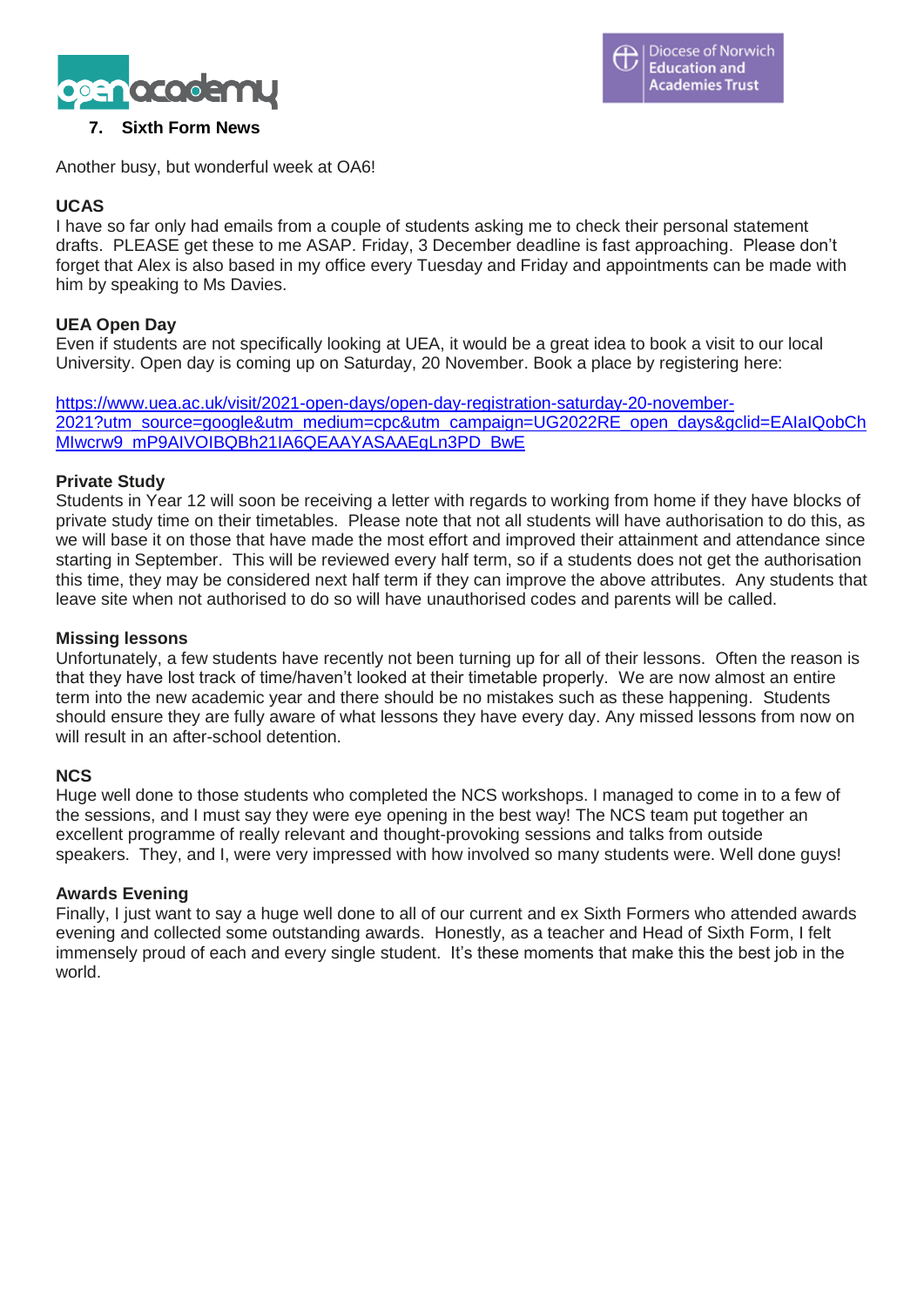





Mrs Molloy Head of Sixth Form

#### **8. Skills for Life**

This half term's focus for the students will be 'living in the wider world' and starting to explore skills needed for future careers.

Year 7 will be working on raising aspirations (looking at role models and motivation) and exploring their own enterprise and teamworking as skills they may need for future careers.

Year 8 are looking at what motivates them in selecting a suitable career as well as career options open to them in the future and different patterns of work.

Year 9 have swapped to look at healthy lifestyles (diet, exercise, first aid) and will explore careers as part of the options process in the New Year.

Year 10 - we are very excited to announce that permission has been granted for all Year 10s to undertake work experience for a week from 4 July 2022, and preparation for this will be the focus in SKL lessons.

Year 11 will continue to explore next steps post GCSE and will be identifying their own skills as well as building CVs as part of the application process.

As always if you have any suggestions or comments for the Skills for Life curriculum please email me at [louise.wicks@open-academy.org.uk](mailto:louise.wicks@open-academy.org.uk)

Mrs Wicks Teacher

#### **9. Anti-Bullying Week**

15 to 19 November is anti-bullying week. We will be supporting this by putting emphasis on the 'one kind word' anti-bullying alliance message which focusses on hope, positive and kind things we can do to halt hurtful behaviour. They also have some 'tips for parents' about supporting children:

<https://anti-bullyingalliance.org.uk/anti-bullying-week/parents-and-carers>

Mrs Wicks **Teacher**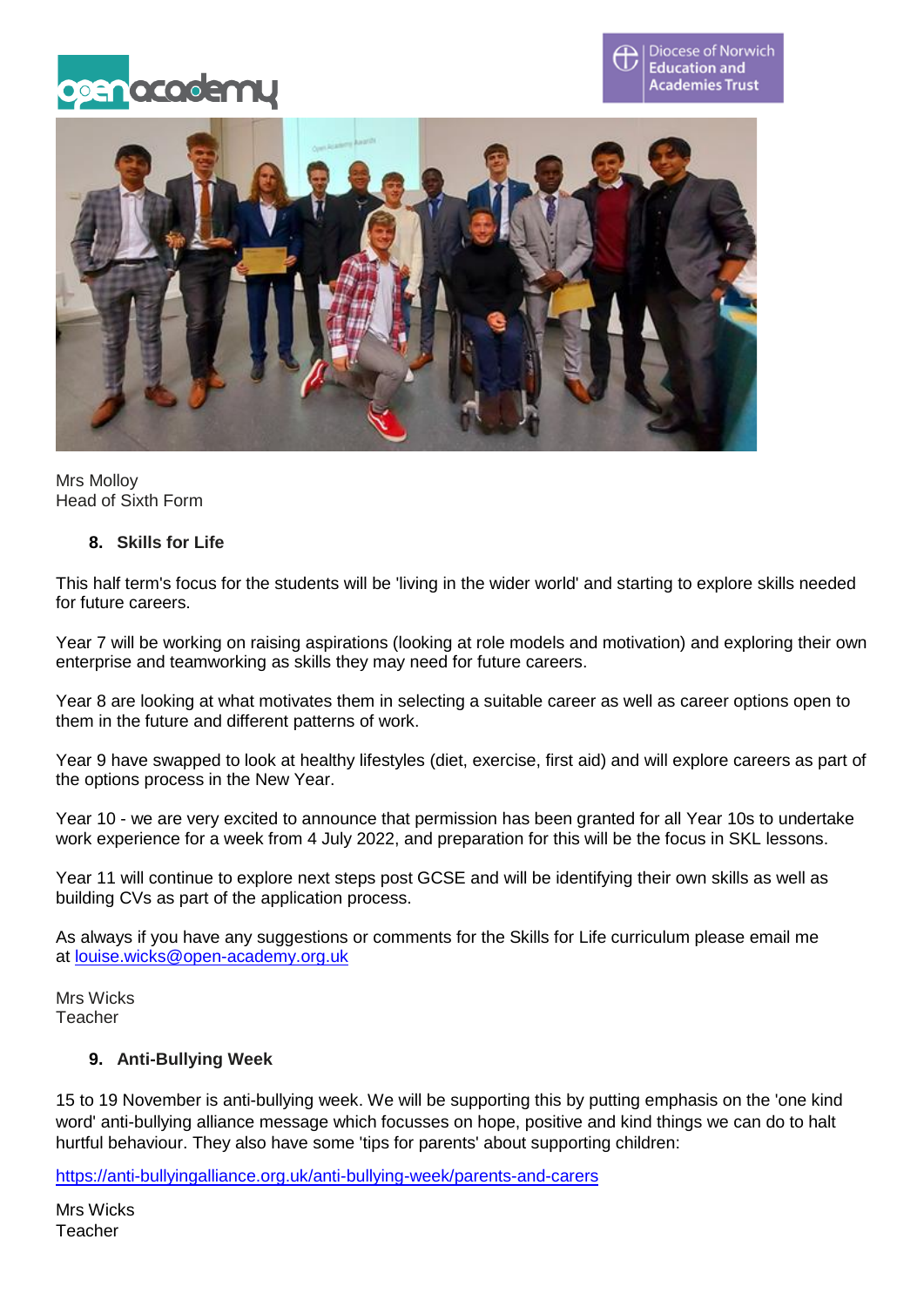

#### **10. Careers**

Year 10 work experience will return in 2022 after a two year break due to the impact of the pandemic. It will take place the same week as Year 7 Camp – Monday, 4 to Friday 8 July. This is a fantastic opportunity for students to engage with the 'world of work' and gain valuable experience for their future applications and in past years has been very successful. Letters will go out to parents next week explaining the process and students will be supported in finding placements in their Skills for Life lessons. I will work with the Year 10 team to coordinate all administration and arrange all Health and Safety checks with Norfolk County Council. If you have any questions, please contact me at [caroline.davies@open-academy.org.uk](mailto:caroline.davies@open-academy.org.uk)

Our Sector of the Month for November is Ports and Maritime - please encourage your young people to explore the exciting opportunities each month. In East Anglia this is a significant industry with Felixstowe being the largest container port in the UK and Lowestoft, Great Yarmouth and Ipswich also part of the global shipping industry. By 2030 the sector is expected to double in size and offer an even wider range of career and job opportunities in this country and overseas. An Introduction to the variety of roles can be found at:

<https://www.icanbea.org.uk/app/explore/industries/ports-maritime-61/>

Other useful sites are:

<https://www.maritimeuk.org/careers/> and <https://careersatsea.org/>

The KickStart employment programme is a fully funded government initiative aimed at giving 16-24 year olds who may be at risk of unemployment the chance to get 6 months paid work and the chance of further fulltime work. Applicants must be from families who are in receipt of universal credit. Details can be found at:

<https://www.icanbea.org.uk/app/explore/industries/kickstart-scheme-gov-126/> or via googling KickStart in your local area.

This academic year many more of our students are enjoying using our online careers platform Unifrog. All students in Years 8 to 13 have access and on Monday, 15 November, Year 7 students will be able to access our Unifrog webpage. The service can be accessed free from home and is an excellent source of information and guidance on virtually any career path or course you can think of! The link is:

#### [www.unifrog.org](http://www.unifrog.org/)

Students who are having difficulty logging on should speak to me in S12. Access issues are very easily resolved!

Mrs Davies Careers Facilitator and Assistant Head of Sixth Form

#### **11. Library News**

#### **New Library Clubs Timetable**

Our after-school timetable is changing slightly this half term. The key highlights are that Manga & Comics Club is moving to a Friday and Mondays will now host Library Club. The full timetable can be found below: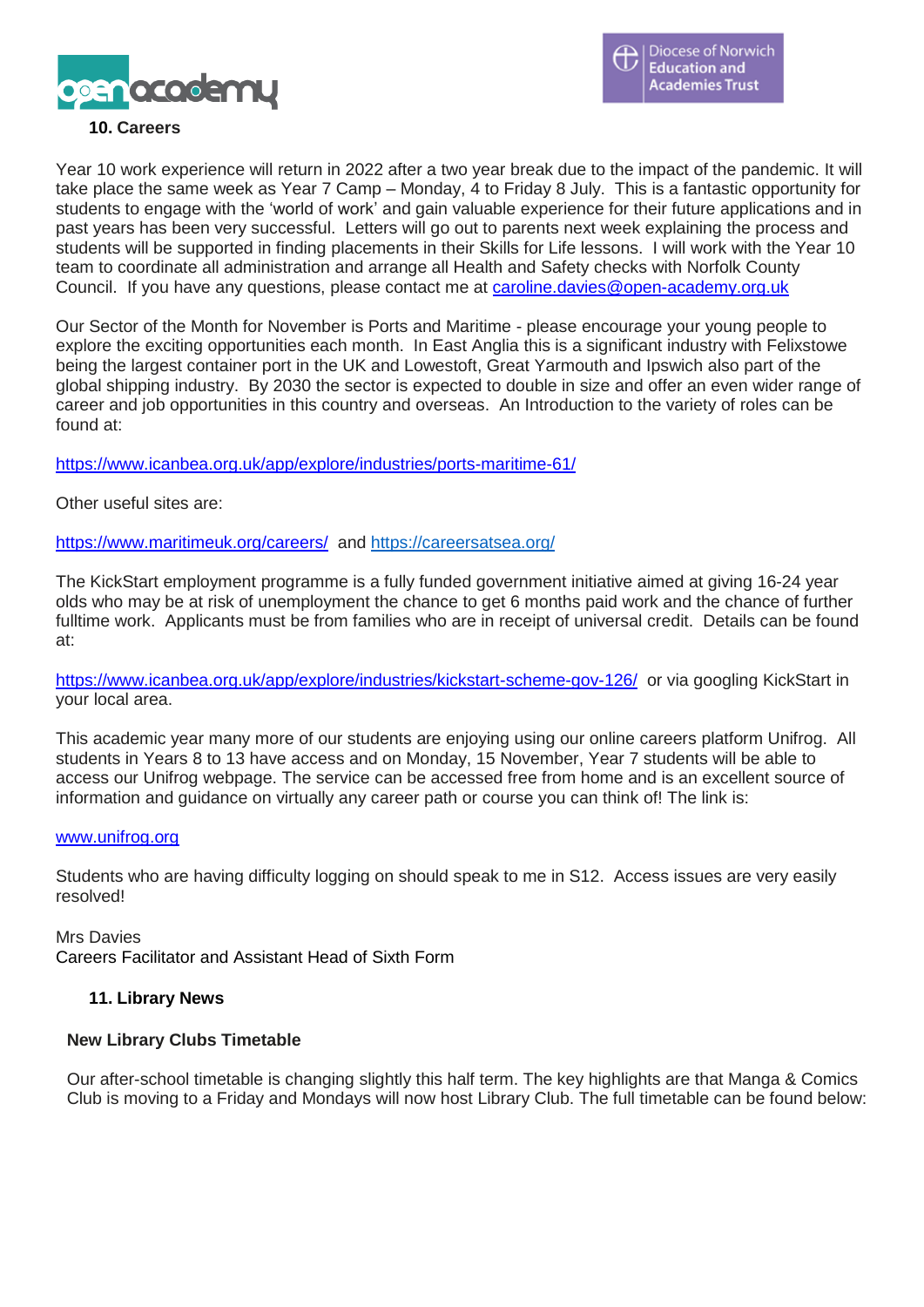

## Library Timetable

| Day       | <b>Break</b>                                           | Lunchtime                                                | <b>After School- open</b><br>to all years |
|-----------|--------------------------------------------------------|----------------------------------------------------------|-------------------------------------------|
| Monday    | Open for all years                                     | Week A- Open to Year 7<br>only<br>Week B- Open to Year 8 | <b>Library Club</b>                       |
|           |                                                        | and 9 only                                               |                                           |
| Tuesday   | Open for all years                                     | Open for all years                                       | Closed                                    |
| Wednesday | Week A- Open to Year<br>7 only<br>Week B- Open for all | Week A- Open to Year 7<br>only<br>Week B- Open for all   | <b>Library Club</b>                       |
|           | years                                                  | years                                                    |                                           |
| Thursday  | Open for all years                                     | Books & Biscuits Club-<br>all years                      | <b>Library Club</b>                       |
| Friday    | Week A- Open for all<br>years                          | Week A- Open to Year 7,<br>8 and 9 only                  | Manga & Comics<br>Club                    |
|           | Week B- Open to Year<br>7 only                         | Week B- Open to Year 7<br>only                           |                                           |

We are open... During tutor<br>time (with<br>permission from your<br>tutor.) At break At lunch (with a<br>library<br>pass) After school

**Diocese of Norwich Education and** 

**Academies Trust** 

 $\overline{\oplus}$ 

#### **Calling all Pokémon Fans**

Our next Manga Club meeting, on Friday, 19 November, will be a Pokémon special. There will be a variety of Pokémon themed games and activities taking place. We hope to *catch* you there!

Miss Ling Librarian

#### Fortnightly Year Attendance Summary 100.00% 80.00% 60.00% 40.00% 20,00% 0.00% Year<sub>7</sub> Year 8 Year 9 Year10 Year11 Year12 Year13 Year 14 Fortnightly Attendance for Academy 4.10.2021 to 15.10.2021 Fortnightly Attendance for Academy 18.10.2021 to 5.11.2021

#### **12. Attendance**

| 12/13 CAN     | 85.71%  |
|---------------|---------|
| 12 JTH        | 82.82%  |
| 13 LWK        | 69.85%  |
| C7 KLI        | 86.87%  |
| d7 mkn        | 89.84%  |
| R7 CSM        | 81.76%  |
| SRB 7 EOK     | 100.00% |
| <b>I7 CHA</b> | 87.17%  |
| C8 ABR        | 93.00%  |
| D8 NWA        | 93.27%  |
| 18 KMU        | 85.67%  |
| R8 SNA        | 92.07%  |
| SRB 8 EOK     | 97.50%  |
| C9 AED        | 85.56%  |
| D9 LGA        | 91.43%  |
| 19 RPH        | 89.42%  |
| R9 NST        | 88.28%  |
| SRB 9 EOK     | 20.00%  |
| C10 TTH       | 88.27%  |
| D10 ATH       | 89.63%  |
| 110 SMC       | 89.52%  |
|               |         |

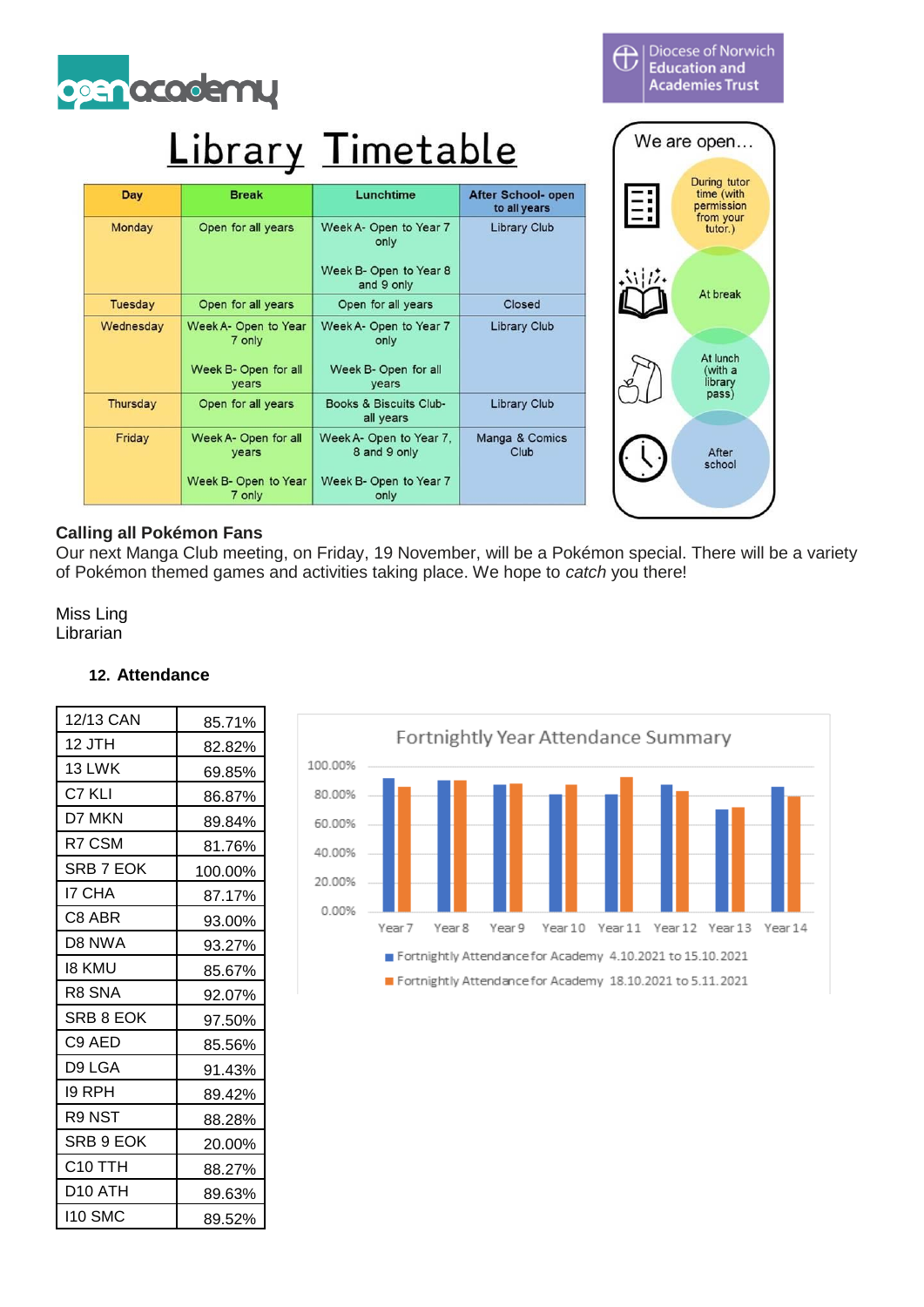

| R <sub>10</sub> BLU | 82.57% |
|---------------------|--------|
| SRB 10 EOK          | 98.33% |
| C <sub>11</sub> KST | 95.38% |
| D <sub>11</sub> SMU | 91.12% |
| 111 ERO             | 87.22% |
| R <sub>11</sub> SRI | 97.92% |

| Year 7  | 86.58% |
|---------|--------|
| Year 8  | 91.02% |
| Year 9  | 88.13% |
| Year 10 | 87.82% |
| Year 11 | 92.76% |
| Year 12 | 83.29% |
| Year 13 | 72.24% |
| Year 14 | 79.17% |

Please see the abovementioned attendance data for the last two weeks for period 18 October 2021 to 5 November 2021 inclusive. Well done to the winning tutor group/s from each year group and SRB, who will be awarded the attendance trophy.

Mrs Ganson Attendance Officer

#### **13. Chaplain's News and Reflection**

Our Open Academy Christmas carol concert will be taking place on Thursday, 9 December at 6.30pm so we would warmly invite you to come along for some seasonal cheer. It's going to be a great night of carols, performances and festive treats.

Please note that this is a pre-bookable event as we want to keep as COVID safe as possible. Please let me know by email [mark.pimlott@open-academy.org.uk](mailto:mark.pimlott@open-academy.org.uk) that you are coming, and a table will be reserved for you.

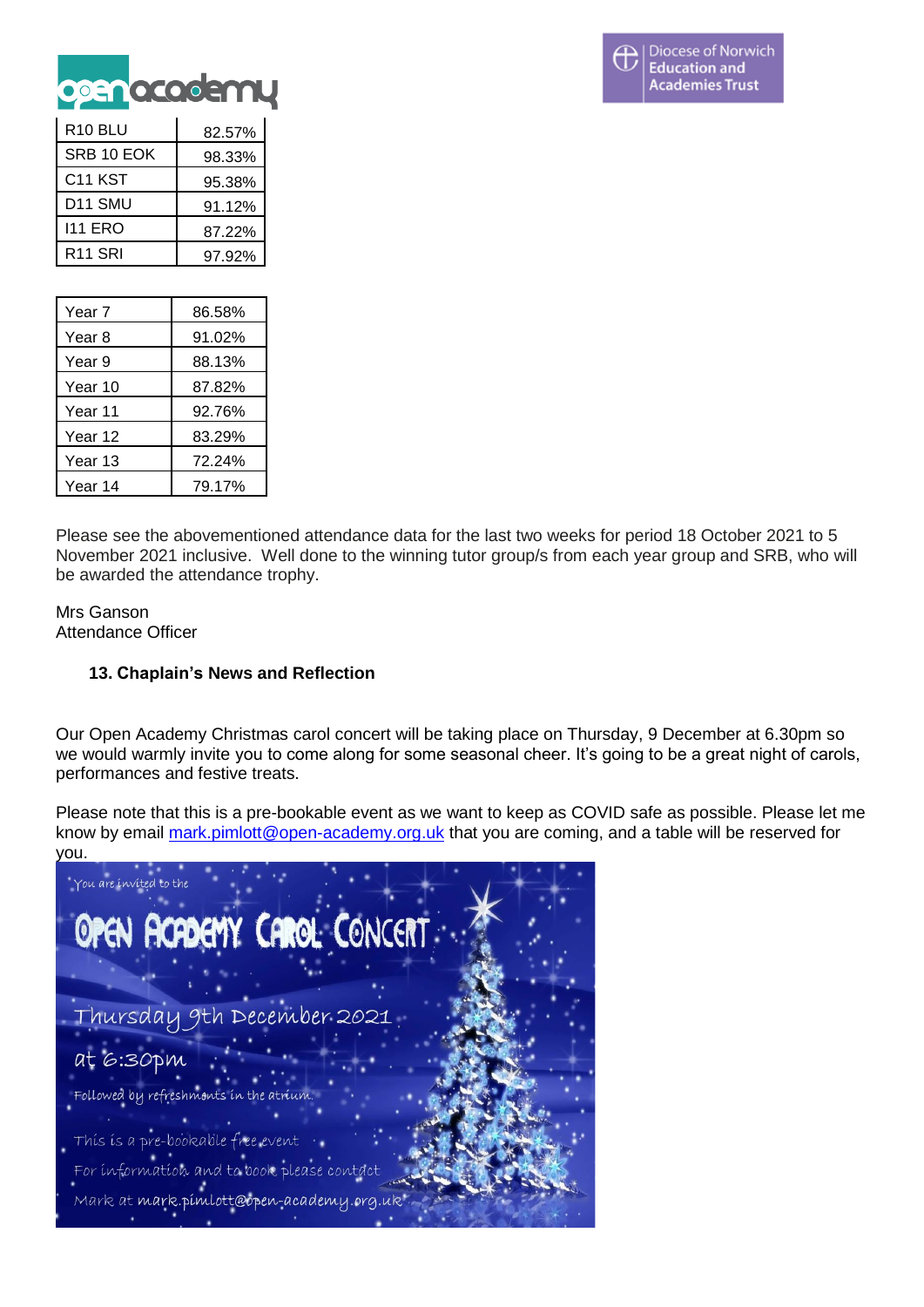



This year we are giving out Christmas Hampers as random acts of kindness to our community again. Students are aware of this in school, but we would appreciate your support too. Below is an item list of goods that can be donated for the hampers, so please feel free to send items into the academy with your child. Please note, is very important that we stick to the hamper list. Perishable good vouchers can be given as well as donations. Thank you so much in advance for your generosity.

# Christmas Hampers<br>List 2021

- Perishable Food Vouchers
- Stuffing
- Shloer/Red or White
- Custard
- Savoury Snacks
- Tin Of Chocolates
- Biscuit/Shortbread Tin/ Packets
- Christmas Crackers
- Christmas Cake
- Christmas Pudding
- Mince Pies
- Cranberry Sauce
- Gravy Granules
- Crisps
- Tinned fruit/Peas/Potatoes

In this week's reflection, I want to focus on encouragement. The most important things around us are people and not material things. When we encourage, we bring life and light. It's really as simple as that. Encouragement changes our day and sets us on a different path altogether. So how do we encourage? We can do this in many different ways and here are a few:

**By smiling**. Yes, it really works. Smile at someone and 90 percent of the time they will smile back. For those times when a smile isn't enough on its own, and we need to come up with a few words of encouragement, **listening** to the person is the most important thing we can do. We all feel encouraged when we are listened to.

Another way to encourage someone is to **acknowledge** them. Acknowledging someone is to place value on their lives. Give a nod or a wave or a yoo hoo to someone let them know that you know that they are there.

**Say words of encouragement** as soon as they come into your mind, don't hang on to them too long as those words will never come out. Don't be embarrassed, just do it and you will make someone's day.

Another way to encourage is if we make a point of noticing when someone else has encouraged *us*, it lets them know that their efforts are appreciated. Some of us find it hard to receive encouragement. All we have to do is say thank you.